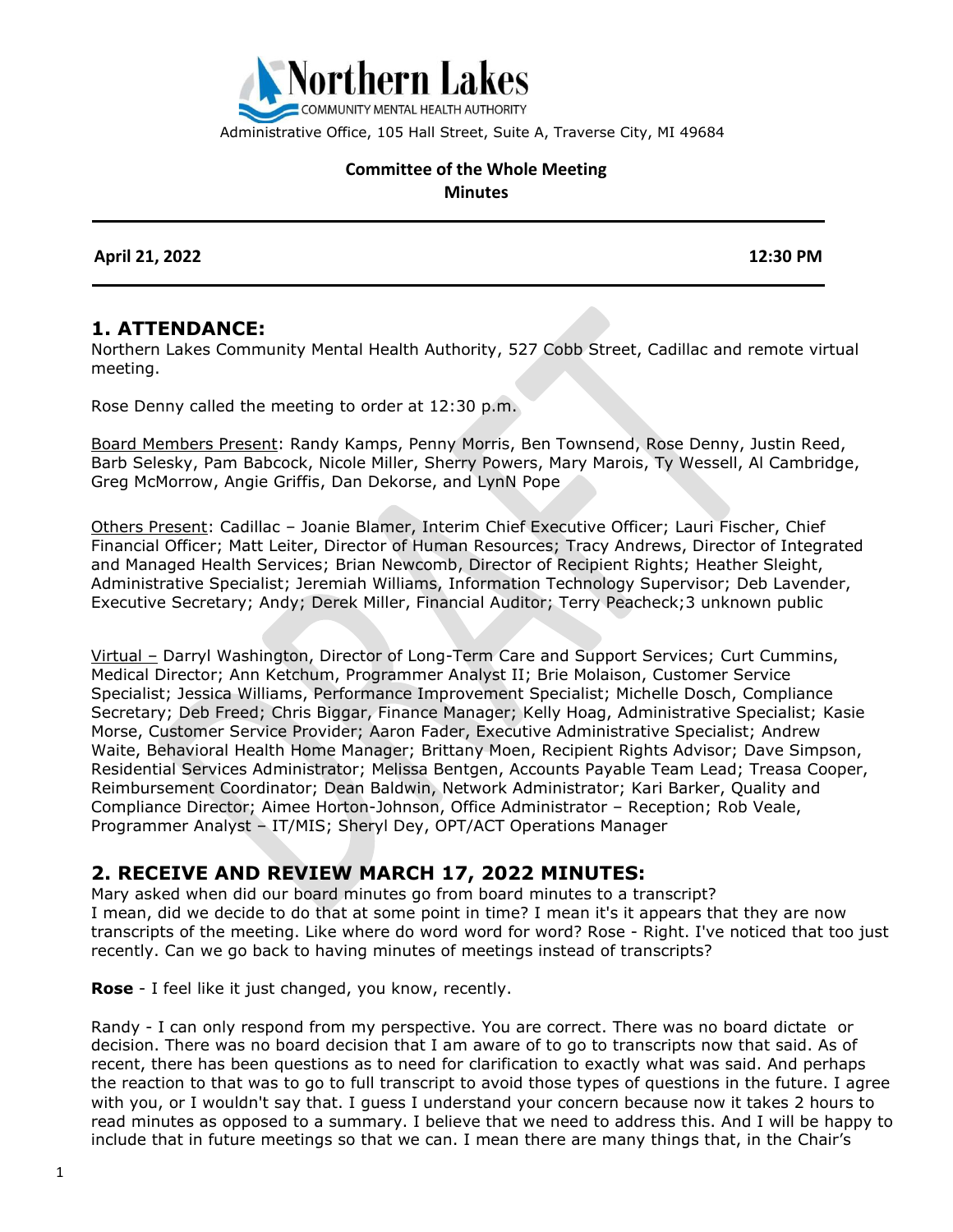opinion, we need to adjust and change as we move forward and minutes is one of them. So that's the best way I can respond.

Mary - I understand your response. I just think it makes us look stupid to the places that end up getting minutes of our meetings. You know, I think they look at it and say why are they doing this? And minutes of the meetings are to reflect decisions made by a board. And I think that it is unnecessary to go through all of that transcribing.

Randy - Frankly I don't disagree, hopefully we can arrive at consensus as to how we proceed, but at this moment I that's all I can offer you.

Mary – Can we put it on the board agenda for today?

Randy - Let's wait until we get to that point, and if you want to offer an amendment, fine. But at this point that's my response.

**Justin -** I do have a disagreement with the minutes and that is what the motion rescind/motion to offer the CEO position to Interim CEO. Those minutes do not reflect it as a failed motion. So that needs to be adjusted to say it's a failed motion because it was a typo. Thank you.

**Randy -** If I may. I believe page 18 of your packetsin the middle of the top paragraph. There was a line, it starts talking about operational worries and then the next line it says there was, there has been some deception. And I guess that confuses me because the word deception in there doesn't follow the discussion or anything to that nature. So, I just point that out.

Next, I'm going to page 19. There are two numbers on these pages, so I apologize. One is page. There's a 14 on the bottom and it 19 on the bottom, Fifth paragraph down. Randy recognized Barb. Barb noted  $1<sup>st</sup>$ , that I am not smart enough to connive with you guys. It is my hope that we treat each other with decorum. And I just asked that we treat each other politely and that we treat each other without name calling. That's my only comment. Thank you. If you want to have a description of the word connive you can look it up, but basically the word connive intends somebody is doing something illegal. And I don't believe anybody around this table is doing anything illegal. So, to be accused of conniving as a board without evidence, I ask that we, going forward, we treat each other with dignity and respect. Thank you.

**Ben -** Thank you. Thank you. I agree. I agree with what Randy said 100%. I just didn't know where he was. I'm trying to look in the, is it in the COW packet that you're talking about? No, it's in the board of directors in the Minutes.

Ben -Oh, I'm sorry. OK. I kept trying to look for 14 with 19 on it. I'm sorry. OK, we're fine. I agree with all you said. Let's just put it that way. Thank you.

### **3. PUBLIC COMMENT:**

None.

### **4. UPDATE ON RECIPIENT RIGHTS:**

Brian Newcomb - Good afternoon. As you'll see in this month's report, I included again some three-year data. I wanted to point out a few things with this year, we're on track to reach about 530 to 550 total complaints when you break it down to where we're at currently in the year. If you look at interventions, we're at 13, which is higher than usual. I contribute that to part of our working relationship that we've tried to develop with our own staff. We've had several staff that will make a total mistake and realize it and they've been self-reporting those to us, which has been great. We can do an intervention until the 30 days if the facts aren't very clear. They tell us what happened. They tell us, you know the instance, what happened, and we can go from there and meet with their supervisors and we get remedial action right away. So, I believe that that working relationship that we've developed has helped that to go in a positive direction. We still remain in compliance. If you look at our substantiation rate it's at 46%, the annual state report issued their findings at 44.7. So, we're right in line with the state. Our investigation types you'll see where it's broke down. I wanted to include, because I was asked before, just how all of our complaints breakdown and what parts of the Mental Health Code are covered. And you can see we break it down by abuse and neglect, which are the main ones. Services due to condition which are covers a vast variety of the Mental Health Code. And then we also see some confidential information and least restrictive setting is another big part.

And the next section I just included where we're at for site visits. Currently we're at 56%. Actually, this was last week, so we're a little bit higher than that. And the new contract site visits were 12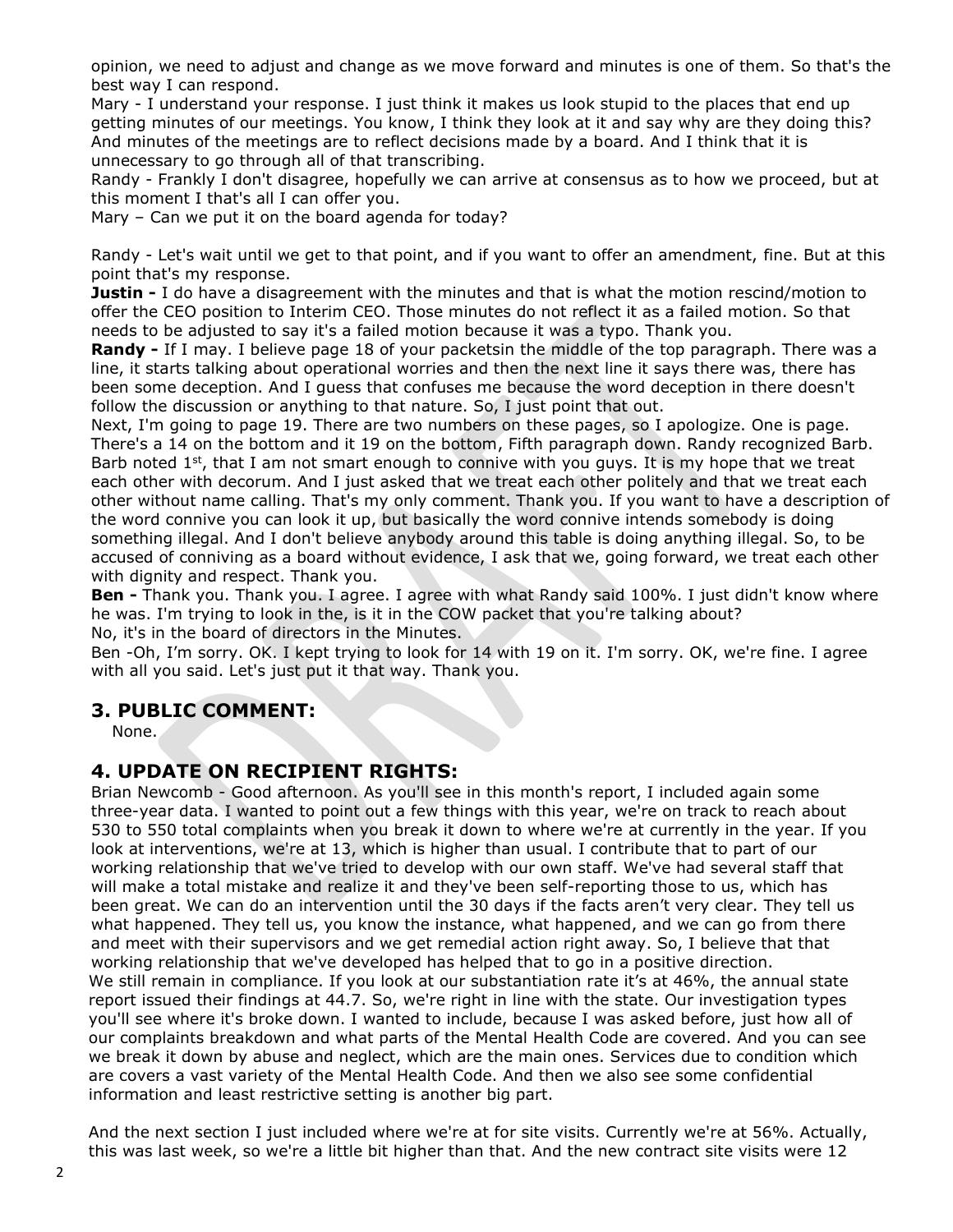completed. Those are new providers that we are looking at to approve a contract. So, we send one of our officers or advisors to go look at the home, do a quick inspection. We look at all of their records, how safe the house is, if it's fit for our consumers and we say yes or no and we work closely with contract management for that. So, we've completed twelve of those. I will share a pretty positive story. As you know, one of our advisors, Ian Pegan-Naylor is a former law enforcement officer. Recently he did an investigation where he was trying to communicate with the recipient that was, he's not communicative. So, he enlisted the help of one of the Northern Lakes staff. They went over and interviewed this guy, and she was able to use yes and no hands to answer questions. And this consumer was able to do that and answered every question the way that it was interpreted to us on the investigation. And his comment to me was that was probably the most, how did he word it, humane, empowering things he's seen out of humanity in 10 years. So, to hear that from him and to see how the staff worked with this recipient was something that made all of us that day pretty happy. So, I just wanted to share that with the board, the collaboration that's going on between us and the agency. So, any questions?

Randy - - Do you feel that the office needs any additional protections at this time?

**Brian** - No, thank you.

**Rose** -Alright, I don't see anyone else with questions. So, thank you, Brian. You guys are doing a great job.

**Brian** - Thank you. Appreciate it.

## **5. FINANCIAL, SINGLE AND COMPLIANCE AUDIT:**

**Lauri Fischer** - I'd like to introduce Derek Miller, our auditor, who's going to present today.

**Derek** - Thank you for allowing me to join you today. My name's Derek Miller. As Lauri said, I was the lead auditor on the financial and compliance audits. There's another lead auditor on the single audit engagement, but I do have that material here to share with you. As I go through the material, please feel free to stop me at any point. If you do have questions, the information that I'm sharing with you has been exerted from the full report, but I just wanted to cover the highlights with you. The normal place I'd like to start is with the financial audit, so if you could find that and follow along with me, I would appreciate it.

So, the first page to cover is the independent auditors report. It's got some highlighting here. This is really the only document in the financial statements that belongs to us as the auditors. Some highlights here states that we've audited the accompanying financial statements of Northern Lakes Community Mental Health Authority as of and for the year ended September 30, 2021. Management is responsible for the preparation and fair presentation of these financial statements. Our responsibility is to express opinions on these financial statements based on our audit. Finally, in our opinion, the financial statements referred to above present fairly in all material respects the respective financial position of the CMHSP. So that's an unqualified opinion.

The next page is the statement of net position. This is the balance sheet. It lists all of the assets, liabilities and net position for Northern Lakes for fiscal year 21. I've also included some text box inserts to give you an idea of what those amounts were in the prior year, so you have that context when we're looking at the current year numbers. The prior year, current assets of 22.2 million, we see that's increased to 30 million this year. The majority of that increase was in cash and cash equivalents as well as investments. Noncurrent assets from 7.2 million in the prior year to 6.6 million in the current year. Moving down to current liabilities and the prior year 11.0 million and that is up this year to 16.2. Most of that increase was due to governmental units relating to the cost settlement with NMRE. Total non-current liabilities are pretty consistent with the prior year 5.8 and the prior year 5.4 in the current year and then total net position we see has increased from 13.4 in the prior year to 15.2. And I have a little metric that I'll share with you on the following page as it relates to net position.

The following page says statement of revenues, expenses, and changes in net position. This is the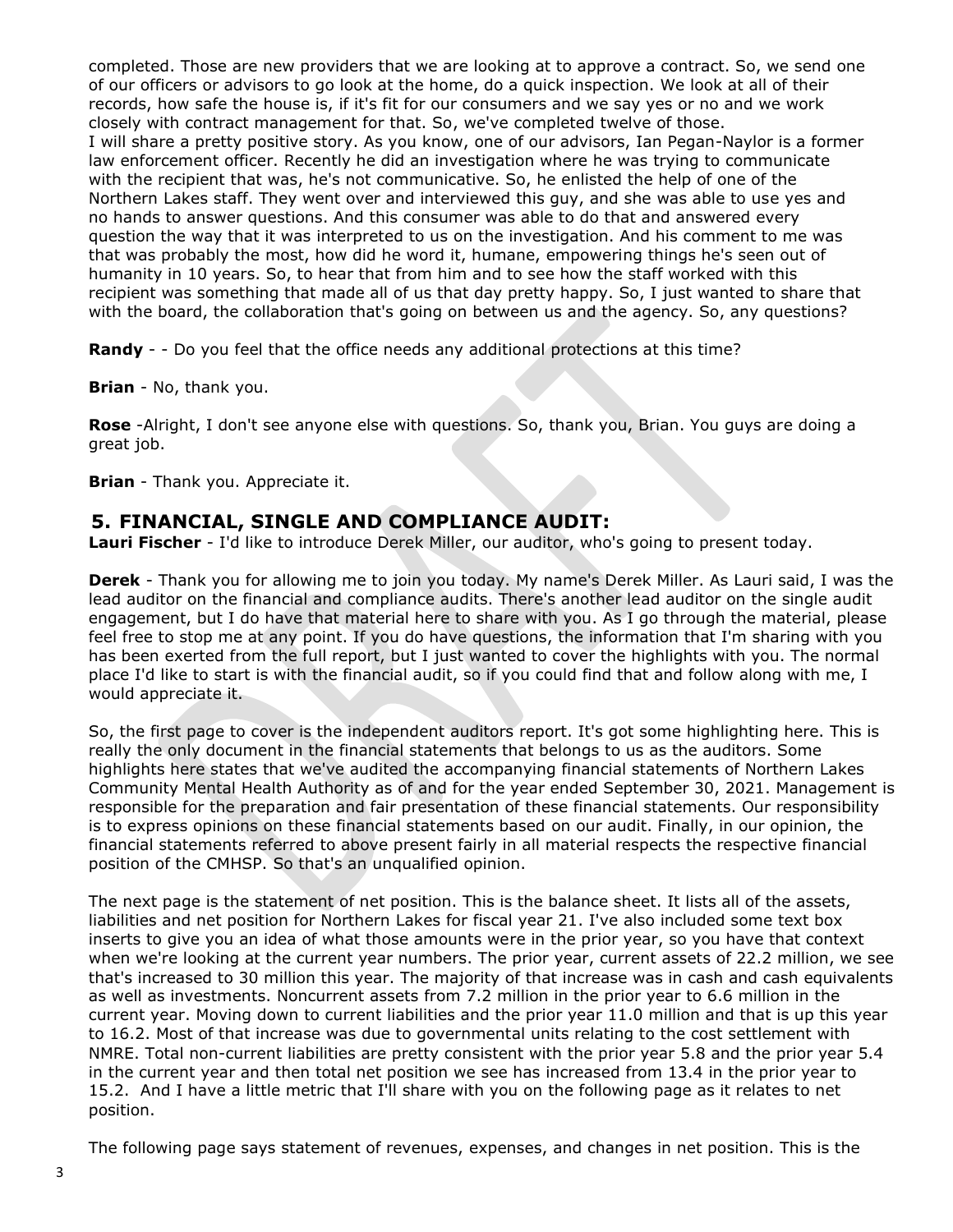income statement listing out all of the revenue and expenses for the fiscal year. We do see that from the prior year, total operating revenues of 73.4 million. That has increased to 79.7 million, most of that increase was in Medicaid capitation. Total operating expenses from 72.6 million similarly has increased to 77.8 million. Most of the increases being in personnel and residential contracts. At the bottom, I've shared with you a table where we like to look at net position as a percentage of operating expenses. That gives us an idea of how long the organization could operate for without additional revenues coming in. That percentage is shown down below as 19.6%, and just for context in the prior year that was 18.4. Typically, the range we like to see our CMHs be in, is between 16 and 24%, so we're right in the middle of the range that we would like to see.

OK. The next page says notes to the financial statements. I just wanted to highlight for you here, this is a nice recap of the incurred-but-not-reported self-insurance liability and it's got a 3-year recap that just gives you an idea of what the beginning liability was - changes in the estimate for the incurredbut-not-reported claims payments and then ending liability. Just gives you a nice recap there.

Upcoming pronouncements are on the following page. There are a lot of changes that are happening at the national level in the accounting pronouncements that impact the financial statements for all governmental entities across the country. Two of those in particular I wanted to draw your attention to. One of them is Gatsby 87 leases. Gatsby stands for Governmental Accounting Standards Board. They're the standard setter at the national level. This pronouncement talks about leases and it's quite a considerable change in reporting for leases. In the past leases have always been recorded as a simple expense when the payment was made and of corresponding credit to cash. This is substantially changing that reporting again for all governmental entities. You'll have to do calculations to assess what the intangible asset is associated with the right to use that asset for the lease term and record a corresponding liability for that lease term as well. That's something that we intend to work with management to make sure that they're ready to implement that new standard for fiscal year 22. For fiscal year 23, we see the Gatsby standard 96 is coming into effect. That is similar to the lease pronouncement, except instead of applying to leases, it'll apply to subscription-based technology agreements. So, if you're have any sort of EMR systems or accounting systems or Office 365, Adobe, et cetera, this is a similar pronouncement that requires you to record an asset for the right to use that for the subscription period and that corresponding liability.

Following page I have, it's actually the following two pages. This is one of my favorite schedules in the financial statements. It gives a really nice seven-year recap of the pension plan and shows how the total pension liability has changed over that period of time as well as the assets that are set aside to fund that liability. And so, I just wanted to share that with you. I don't want to read the numbers to you, but just let you know that that is there and if you have questions about the pension plan or an idea of how that funding has changed over time, that is the resource that's available to you there. I also wanted to know, because of some questions that were brought up last year, we did change the reporting packet a little bit this year. Hopefully you'll notice we've started to include the governance letter, which is typically issued as a separate document. We've included that in the reporting packet this year in the full report, so hopefully you have all received a copy of that. We've also included the management representation letter, which in the past was not included in the reporting packet, but I believe there was a concern brought up last year, so we did include that this year as well.

I just wanted to address any questions on the financial audit before I moved on to the compliance audit. Yes?

**Comment from Randy -** This is not a question. It is more of a comment. I refer you to page 41 of the packet where the auditors are reflecting items related to the pension, which is currently frozen. And I just want to give you a heads-up as to what you might expect going down the road regarding the pension liability. The numbers through the reporting period which, I think it was 2021, reflect good results and we are grateful for that and reflect an improvement in pension funding. But what I'd like to point out to you, just so you are not surprised when and if it happens, on page 42, there is a chart there which outlines the investments that the manager is involved in. And this is one of those classic 60/40 mixes, however, the global equity markets ebb and flow as we have all seen and long term. For a well, I won't belabor that point. Global equity markets ebb and flow. So, as we see changes in the market that will have a positive or a detrimental effect on the pension, much more than fixed income would. And also, of my private concern, or actual individual concern, is the (and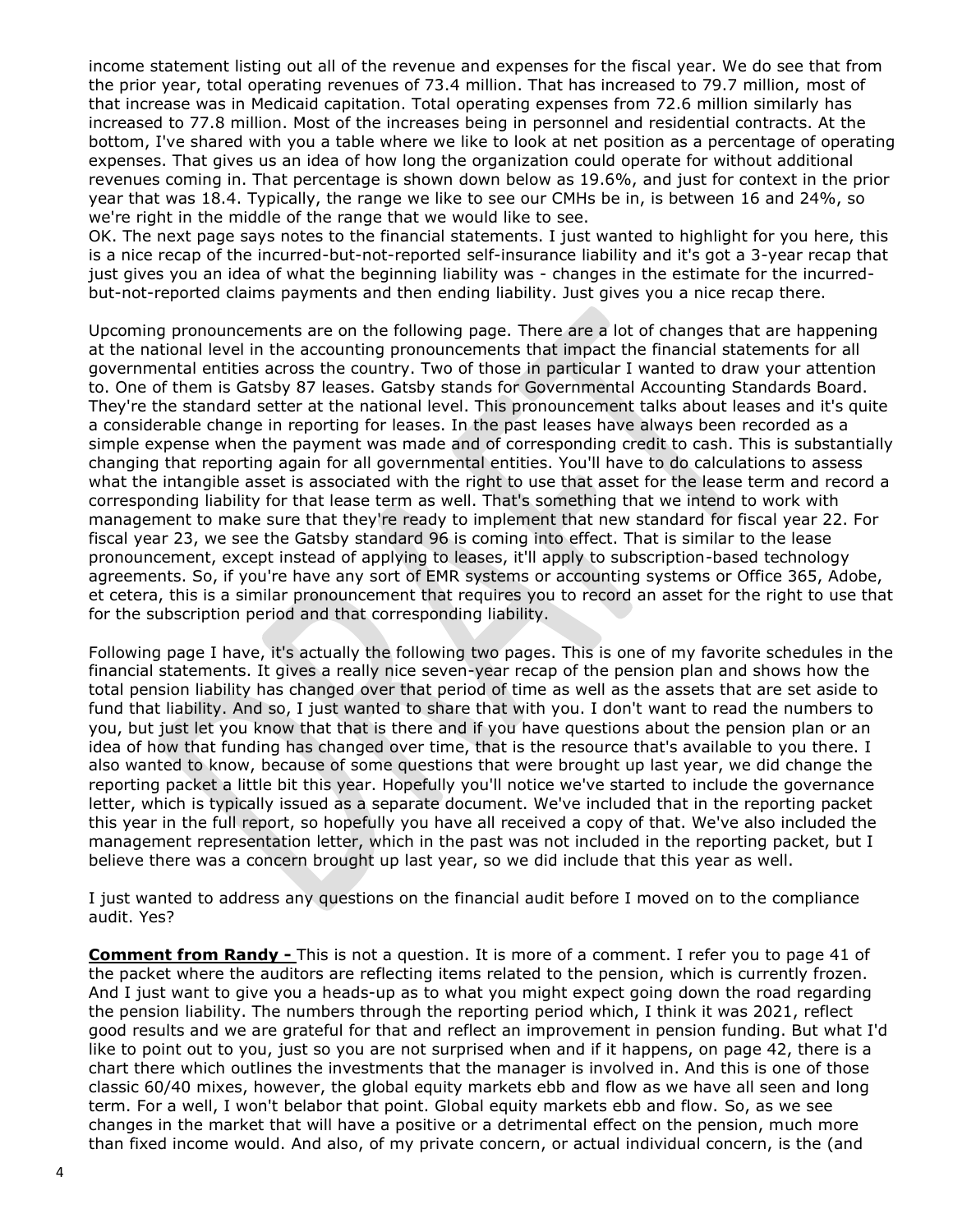there's nothing we can do about it because this is MERS. I'm just saying that you need to be prepared) private investments comprising 20% of the corpus is rather aggressive. And MERS has been rather aggressive because their history is not overall stellar, just so you know. We don't really have a choice as to MERS. We're chained to the oar, if you will. It would take an overall vote. It it's really complicated. So, I just wanted to point those out to you, so that you're not surprised down the line when something dramatic changes because the way this is invested is pretty aggressive as it relates to pension plans. Thank you.

**Question - Al** - I have a couple of questions. I think it's page 39, it's not numbered. But the next page is 38, so this would be 37, not 39. It's the footnote about investments. First question is - In the middle, under the investments, it says "Our investment policy complies with the state statues and has no additional investment policies that would limit its investment choices." Do we have a separate investment policy, or do we just adopt the state investment policy? **Response** - Lauri - We have a separate investment policy that is based on the state's requirements. **Question** – **Al**-Okay, has that been approved by the Board? **Response** – Lauri - It's a NLCMH policy? I don't believe that the board has an investment policy. **Question - Al** - I think that's something that some point that we should probably look at. My second question is that we've got most of the money invested in bond mutual funds. The nature of those, I mean, they don't usually do good when interest rates are rising, so. Are they short term or? **Response** – **Lauri** - If I remember the schedule, some of them are very short duration funds, so we want to keep them. Within the policy, however, very few treasury funds are getting as much interest. The largest portion of it is in an ultra-short duration governmental fund. So no, there is not good returns. I would agree. **Al** - Okay, as long as it's short term, that's the best you can do. **Lauri** – yes. **Question** – **Al** -Okay. My other question is let me get to it, it's on page 62. It's a statement during the compliance audit regarding internal controls and so on. And it says, "these comments and recommendations are expected to have an impact greater than \$10,000 but not individually or cumulatively be material weaknesses" and so on. Were there any findings under \$10,000 that the board should know about? **Response** - Derek – No. Where the \$10,000 threshold comes from is MDHHS and their compliance guidelines specifically states the \$10,000 amount. We're required to report any items above \$10,000, that's why we specifically identified it here. But to answer your question, there were no items under \$10,000 either. **Al** - Thank you. **Derek** - Welcome.

**Derek** - Ok, I'd like to move on to the compliance audit report there. It says report on compliance on the first page. This is a similar opinion to the one I covered just on a slightly different subject matter. It says independent accountants report on compliance at the top. We've examined Northern Lakes Community Mental Health Authority's compliance with the compliance requirements described in the Compliance Examination Guidelines issued by Michigan Department of Health and Human Services for the year ending September 30, 2021. Management is responsible for the compliance with the requirements. Our responsibility is to express opinions on the CMHSP'S compliance. And finally, in our opinion, the CMHSP complied with all material respects with the specified compliance requirement referred to above. So that again is an unqualified opinion. This one happens to be on compliance.

I did want to note we, were able to issue this compliance audit relatively quickly. We received the template from the department on April 5<sup>th</sup>, and thank you, to Lori and Chris, for being able to respond to us so quickly to get this issued. It was issued within seven days of when, when, the form is available from for us from the department and that's why we were able to cover it today. So, thank you to them for that.

The next page is the Schedule of Findings. This is a list of all of the material findings that we found. You'll see there are three headings, all of which state that there were none. The following page is a list of examination adjustments. Again, I've highlighted here that there were none of those as well. And finally, as we were discussing a little bit earlier, the comments and recommendations as it pertains to the compliance audit, there were no comments and recommendations as it related to the compliance audit. I do want to note that was consistent with the prior fiscal year, which we also had no comments and recommendations for fiscal year 20. There's also a copy of the management representation letter that I've included in the board packet. Again, due to some concerns that were brought up last year. I won't cover that with you, but please note that it is included. And finally, the last document I would like to - I'm sorry, any questions on the compliance audit before I move on to the single audit?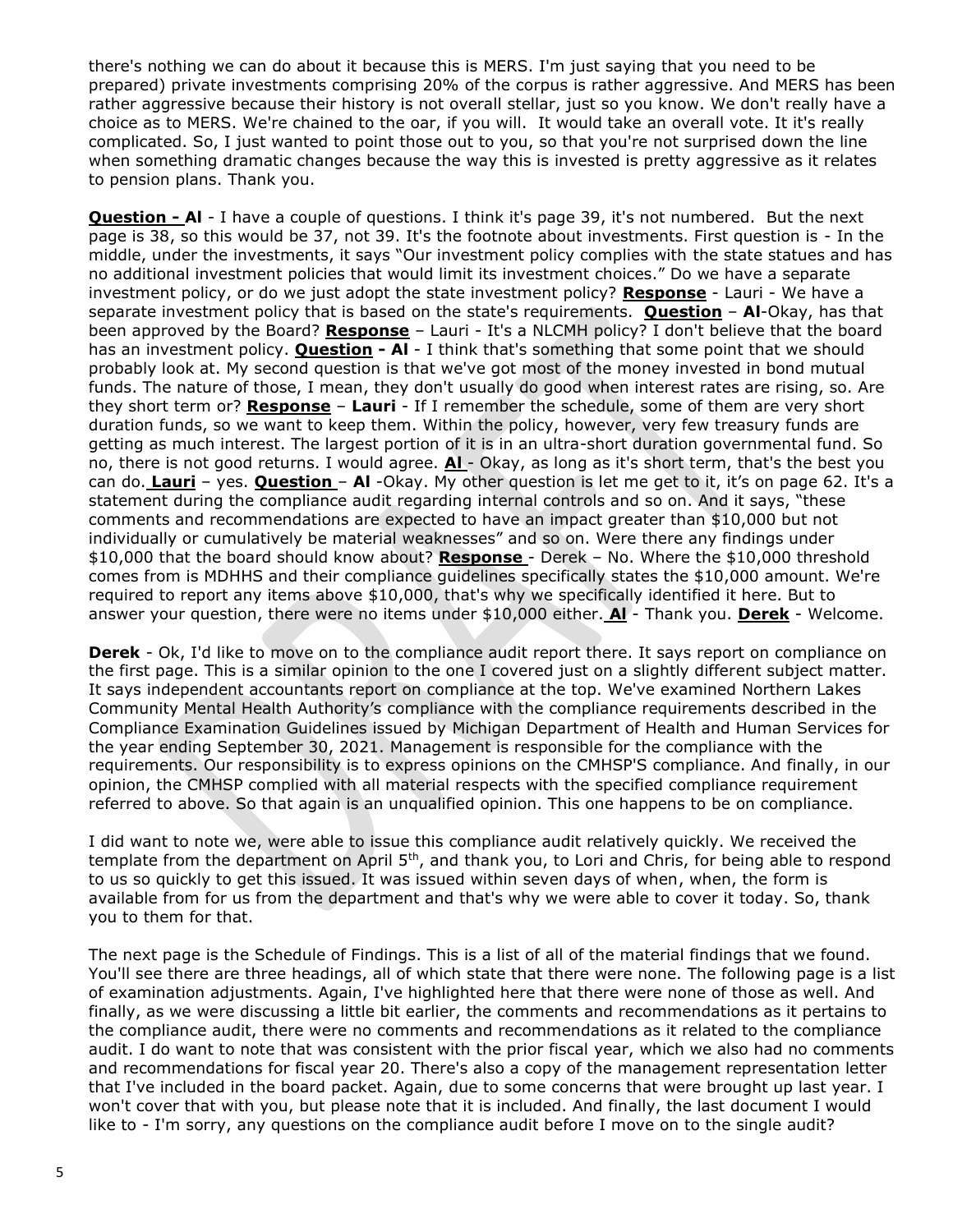Moving on to the single audit report. It says Federal Awards (Supplementary Information to the Financial Statements) as the heading. The first page to cover with you there is going to be our opinion on the single audit. That states that we've audited Northern Lakes Community Mental Health Authority's compliance with the types of compliance requirements described in OMB Compliance Supplement that could have a direct and material effect on the CMHSP's major federal programs for the year ended September 30, 2021. Again, management is responsible for compliance with federal statutes, regulations and the terms and conditions of the federal awards. Our responsibility is to express opinions on compliance for each of the CMHSP'S major federal programs based on our audit of the types of compliance requirements referred to above. And then finally, in our opinion, the CMHSP complied, in all material aspects, with the with the types of compliance requirement referred to above. Again, that's an unqualified opinion. I have included a copy of the schedule of federal awards for you in the presentation package showing the total federal awards of \$1,950,000.

The following page is the schedule of findings and questions costs. I just want to highlight for you here, you here, that all of the answers to all of these are no when it comes to material weaknesses, significant deficiencies, etcetera. There were no current year findings. On the following page, this is a recap of the prior year audit findings. Now we did have three of those and those were most likely discussed last year. I wanted to highlight for you though the status of each one of those, those are labeled as 2020-001, 2020-002 and 2020-003. All of those issues that we identified (and last year, single audits), we did not find during our audit our single audit this year, so that is what you want to see for those issues, that they're not repeat comments. And finally, there is a single audit management representation again that I've included for you to review if you care to. Any questions for me on the single audit report?

**Comment – Al** - I just want to thank you for getting the whole package together. It's much easier to go through it all and I really appreciate it. **Response** - **Derek** - Absolutely. You're very welcome.

**Comment** - **Randy** - I would comment that this is the cleanest audit I've ever seen in all of my born days, and I've been in this business long enough for my hair color to change. I thank you for your work. I congratulate the finance staff for, perfect, you get an A. And since, if memory serves me right, the auditors are very reluctant to give us our historic one through 10 reading, I will ask if there are willing to give us the one through 10 rating. If they are fine, if they're not, I'll imply one. **Response - Derek** - we'll probably come to the same number. I would be happy to, I would say, you know, 9.5 feels just about right and I don't say that as, as, not being a 10, but I'd also put myself at a 9.5. So, if that gives you an idea of how I would grade the staff, that's pretty good. **Comment - Randy** - I would accept that in that I had a college professor that said I don't give A's. I would move that we receive and file this audit. **Mary** – Support. **Justin** - I second that. **Al** – I think it's probably on the board agenda. It'll be moved to the board. **Randy** – Oh, my bad. I withdraw my motion.

**Rose** - Alright. Is there any more questions? Alright, thank you very much. Thank you. Ok, next on our agenda is the CEO evaluation and Randy will help me out with that.

**Randy** - Thank you.

### **6. CEO EVALUATION**

**Randy** - As you may recall, the board received an email from Deb Lavender dated, Friday, February 18th. With the following statement, "I am enclosing the CEO evaluation to be completed and returned to Randy. I have attached a PDF version and a word version for your convenience. Please complete prior to the next board meeting." Before I continue, it is your right to ask for closed session regarding this or to have it done in open session.

#### **Joanie** – Open session

**Randy** – Ok. If two people would be so kind as to distribute. I made 17 copies. And one I made for the record keepers, I did not like make one for you (Joanie), but you can get a copy from the recorder. So, I will wait to proceed. Whoops, can I have one back? Thank you. For today's purposes, I have provided copies of every review sheet that I received. As you will note, I received 7. I don't think it would be constructive at this point to debate the items that are written by each individual member who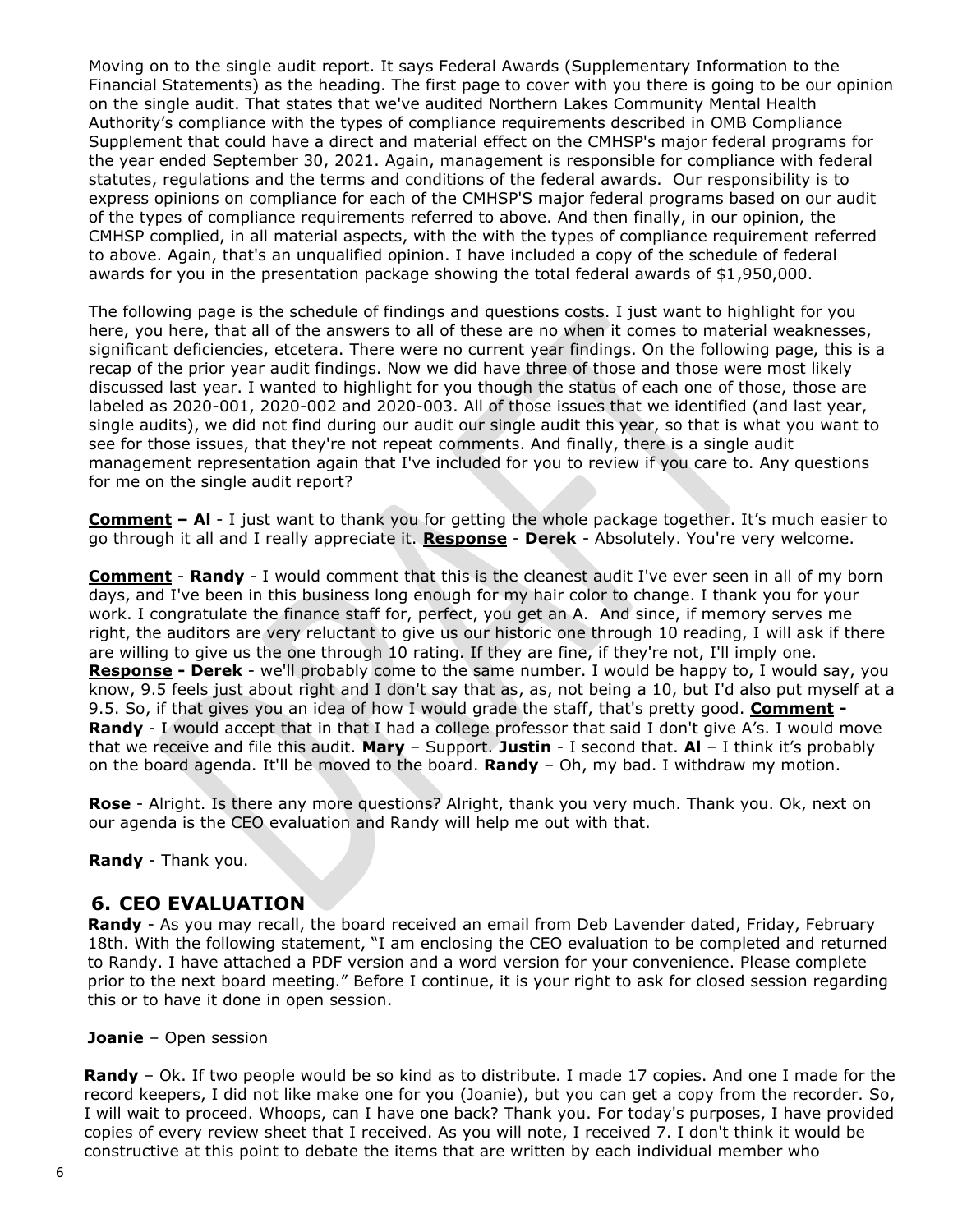submitted one. If you did submit a review and I did not acknowledge it, or did not get it, please show me how you got it to me. Why the others weren't returned, I have no idea. I'm not going to make any assumptions, but what you see there is what you see. So, take it home with you review it, because the process is next month to come up with the salary adjustment that the board votes on next month. As it relates to the review itself, the other piece of the review is the Agency Annual Assessment. The, items that I wish to highlight on the most recent, Agency Performance assessment are what I feel personally that the CEO has a very substantive impact on. And those are item 2, Staff Efficiency. And so first going at staff efficiency, what I noted was that in 2021, within that particular grid, all but two of the percentages, all but two went up. From 20 to 21, I noted that seven of eight listed, and I'll explain why I say 8. What I did was I took the items that were split between Child SED SED/CSM, SED/HB, etcetera, etcetera, etcetera, down to SED/PTP, because we didn't have a number there, but beginning the first year of those numbers being separated out. I simply took those numbers that are listed there, added them together and divided by 4 to come out with the average of those numbers. So, I had something to compare to, and yes? **Nicole** - I'm not sure what document you're looking at. I don't have anything that speaks to this in my packet. **Randy** - The Agency Performance Assessment was presented to the board a meeting or two ago. **Nicole** - OK. Thank you. **Randy** - That's what I'm referring to. At any rate, from 20 to 21, all indicators, with the exception of 1, fell in this area. Moving on to item 4, which is Consumer Satisfaction, I note that (and this may be for various reasons. I think it has something to do with the NMRE, but we're going to have to get some numbers on this eventually), I, note that there was none conducted in 2020 and there's, I'd have to go back and, and look at footnotes, etcetera, so I won't dwell on that. I will go to number 5 Stakeholder Satisfaction. The first area is County Commissions Scale 1-5. In 2020. The movement from 19 to 2020 was an increase in awareness only. The rating of the job, the use of community resources, and thus the total mean went down. In 2021, awareness fell again, as did rate the job, as did use of community resources and thus total mean went down as well and I point that out. In Provider Satisfaction, needs were met. Needs Met, went down from 20 to 21 however, Responsiveness and Effectively Communicates Changes went up, yes? **Ty** – I would say that here was significant increase from 19 to 20 -It went from (Needs Met) 50% to 89%. And then in 21 it went down a bit. I think we need to acknowledge that. **Randy** – Fair enough. My purpose in this was to show the agency performance under a different or under the interim CEO. Then MDHHS Performance Indicators, in the first line that, and it's the only thing I guess I will highlight in here because ORR complaints and the, the, other data listed there, or the annual QI plan, etcetera, etcetera. The, the, indicators, the MDHHS performance indicators went down. In exactly what that 40? Well, it's 40 out of 64 as opposed to the prior year, 51 of 64. And then finally item 12 Human Resources the staff turnover rate in 2020 was 60 postings. In 2021, it went to 119. New hires RCA, which to me says Residential Care, OK, residential new, new hires, went down and office staff went up. But yet when I look at staff exits, I note that the trend is upward from one year to the other, both in residential. Well, not in residential areas but in office staff. So, I point those out for your consideration when we review the, the salary. Next month. That's all I've got to present today. **Pam** - I'd like to remind you that. That was COVID. Nothing was normal. None of our services were normal. So that's why it, consumer satisfaction survey wasn't completed because we had no, we had phone contact occasionally on whatever schedule each of us has with our, with our case worker, we didn't have day programs regularly. There was a lot of interruption during that time that it's hard for me to 100% compare apples to apples from one leader to the other. **Randy** - And I'm merely giving you my perspective. You are, I am only one, one person here. I don't intend nor desire to debate. What my intent here isto give you what I have received in terms of responses from the board as a whole and give you the other part of my personal response to the Agency Performance Assessment. I realize you don't have that in front of you today. We can continue at the at the board's pleasure. We can continue this next month if the board wishes to do that, but I'm merely reporting what I have observed. **Joanie** – Can I respond to that? **Randy** - No. Does anybody? Yes, Justin. **Comment - Justin** - Yes, I do have a comment. That yes, it is a is reflecting on the last two years that we've had the COVID. We have, we had travel bans. So, with those two things that is something that can be added to this saying that yes, those are the numbers in that is your perspective and that's fine. Everybody else here has a different perspective on everything. So, I do say this and the kindness of the fact that yes, we all had tough two years and those numbers reflect that. Thank you. **Randy** – Barb? **Question** - Barb – I just need a clarification because I, were you giving your own personal paper for the last part of your reflection? **Response** - **Randy** - What I reported here was what I ascertained as part of the CEO evaluation. Our CEO evaluation is based upon our, each individual responses to this document and this document together. Okay? **Comment** - **Barb** – I guess my only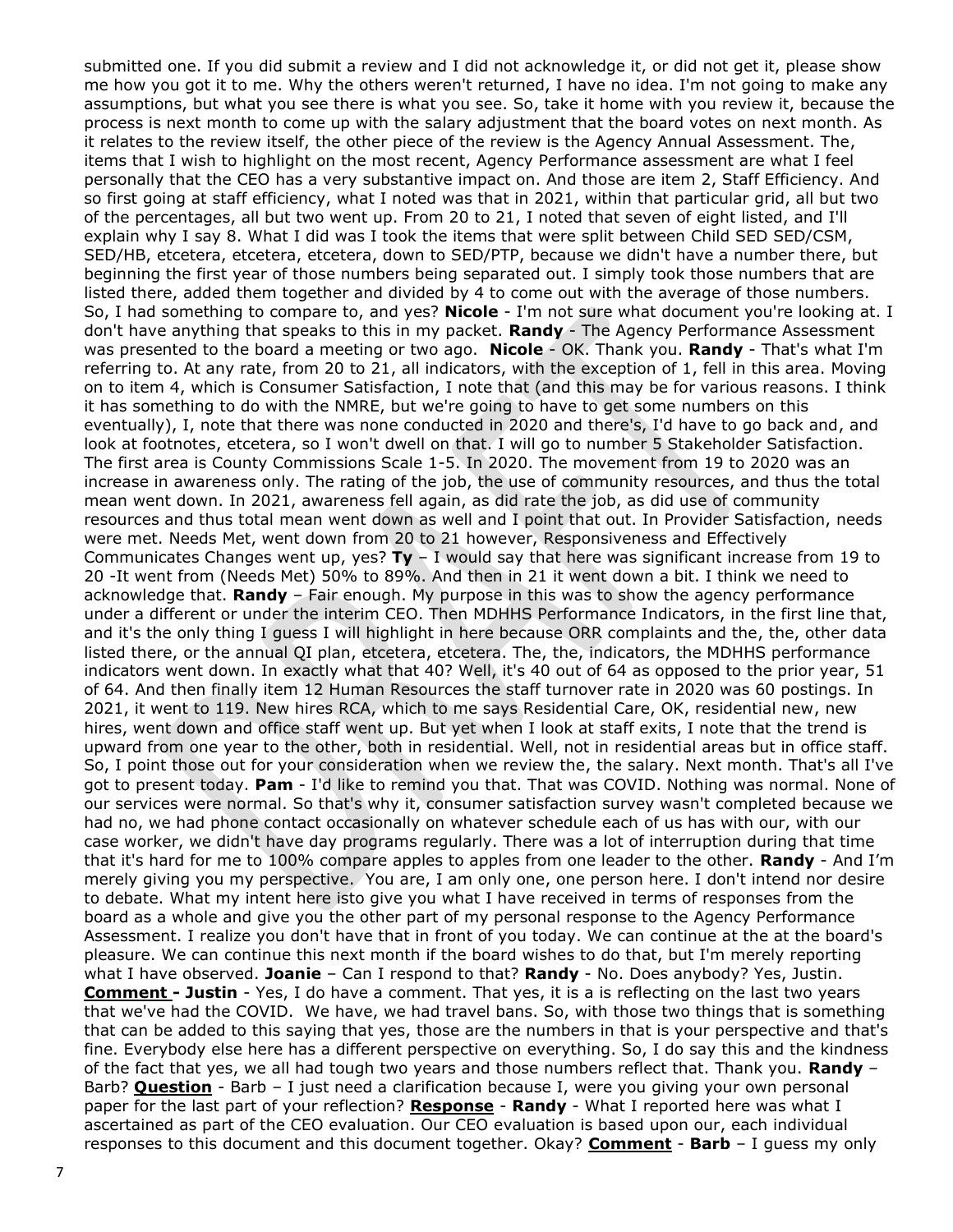comment would be then, is your reflection didn't entirely reflect what I'm holding in my hand, and I would just like to say that I have gone through all of the February surveys, all the February, everything on that paper. And I think I heard you talk about three points when there's three, maybe four points, is that correct? Four different portions of it, or did, are you telling me that you went through every category for your report on the February paperwork? **Response - Randy** - What I did is I explained was I went through the areas that I, as an individual board member focus on, OK. You as an individual, you know, and I mean I am only one reporter here. **Barb** – Thank you. **Randy** - You're welcome.

**Rose** - Alright. Is there any more discussion on that? Anyone? Moving on then.

## **7. FORMS:**

Rose noted we have some forms in our, in our packet. We have our conflict of interest, disclosure statement, update, code of conduct declaration and board membership survey. I believe that not only are they in our packet, but we also received them here on our desk. So, with everybody here, let's try to get them completed and turned in today would be awesome. Moving on.

## **8. MAY 19, 2022 AGENDA PLANNING OPTIONS:**

Our May 19<sup>th</sup>, 2022, agenda planning options, I have recipient rights presentation, update on recipient rights, CEO compensation services for people with an IDD presentation. All right, so. Yes, sir?

**Randy** - Might I suggest that for the good of the order going forward, that we also put on the agenda the item of minutes. And probably adding to the item of minutes because that's I would like to make it a more general topic ifI can suggest. And what I am alluding to is while we are in strict compliance with the OMA regarding the posting of minutes, what I'd like to talk about is our, perhaps adjusting that letter of the law, if you will, to something that is easier for the public to access and contain. In other words, I would like, I personally not getting too far down the pike, but I personally would like to see minutes posted on our website as opposed to available here in Cadillac. So, I would like to put minutes or, or something general. I'll come up with a better term by the time we get to the next month. So, if you're OK with what I mean.

**Mary** - Madam Chair, could that also include a discussion about why we choose not to readily publicize the way to get to our meeting regarding video and audio. I mean we post a phone number for people to call in, but we do not post a link to teams and in at least two or three board meetings ago, I was specifically told at the board meeting that that was on the website and that you could get to it that way. And I have gone every month and it's not there. And it's not there this month. So, if, if, we could include that I, I think you're right on the track of where I'd like to go with this. Okay.

#### **Rose** - Thank you, Mary. Lynn.

**Lynn** – if I'm not mistaken, the minutes are on the website. Because I've been doing a lot of homework there the last few weeks and I've gotten all of them as far as I know. **Randy** - Yes, the issue at hand is twofold. Number one, those minutes are not posted until after we approve them here. Okay? So, for the, meeting of the 17th, those minutes were not posted. If I recall correctly, our Board Secretary's response was the minutes will go out with when and be posted when the board packets are sent. Okay? So that's one, hopefully that clarifies that. The other comment I made earlier about minutes was the minutes don't have all of the material or the attachments that that support or better describe that particular line in the minutes. So, for example financial single compliance audit, the minutes would state that that we received and filed the audit, but there would be no attachment of that audit there. We want everybody to understand and have easy access to whatever we're doing, okay? Is that acceptable response? **Lynn** – Sure. **Randy** – Okay. **Nicole** - I would say revisit the website because I'm looking at April right now. It's on here. It's all on the website. The meeting minutes that you're Speaking of. **Randy** - Yes. Yeah. Oh, without a doubt they're there. It's the timing that we're talking about here. **Nicole** - My two cents would be that it would be appropriate for the board to review the information. It is posted here as a draft that would be appropriate. **Randy** - I'll, that's why we need to talk about it, so we're all on the same page. **Nicole** - I completely understand that.